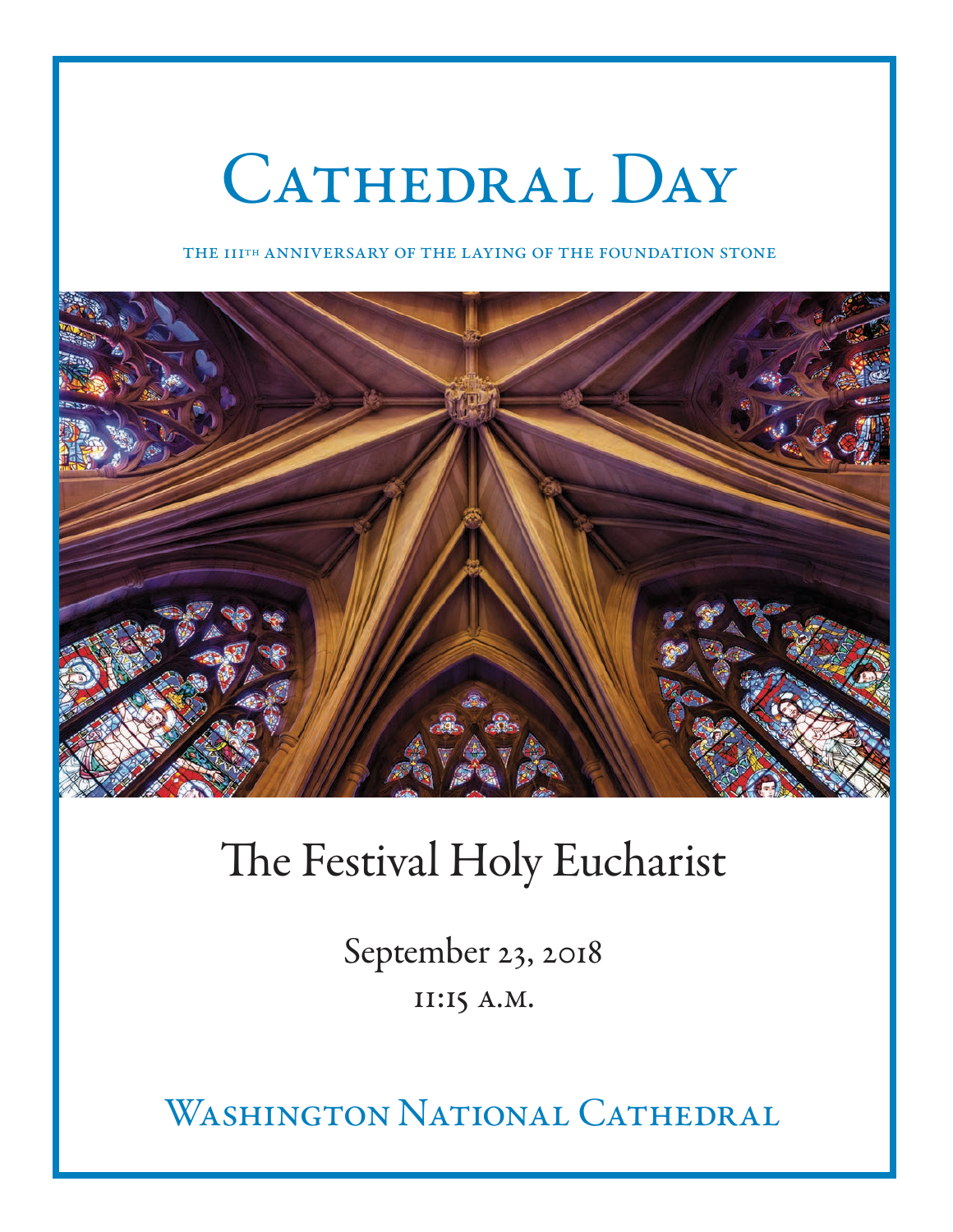

## september 29, 1907

Workers laid the Cathedral's foundation stone on September 29, 1907, the Feast of Saint Michael and All Angels. President Theodore Roosevelt and the Bishop of London spoke to a crowd of ten thousand. The foundation stone came from a field near Bethlehem and was set into a larger piece of American granite. Its inscription reads: "The Word was made flesh, and dwelt among us" (John 1:14). Today with special music, readings, and prayers, we celebrate the history and mission of this House of Prayer for All People.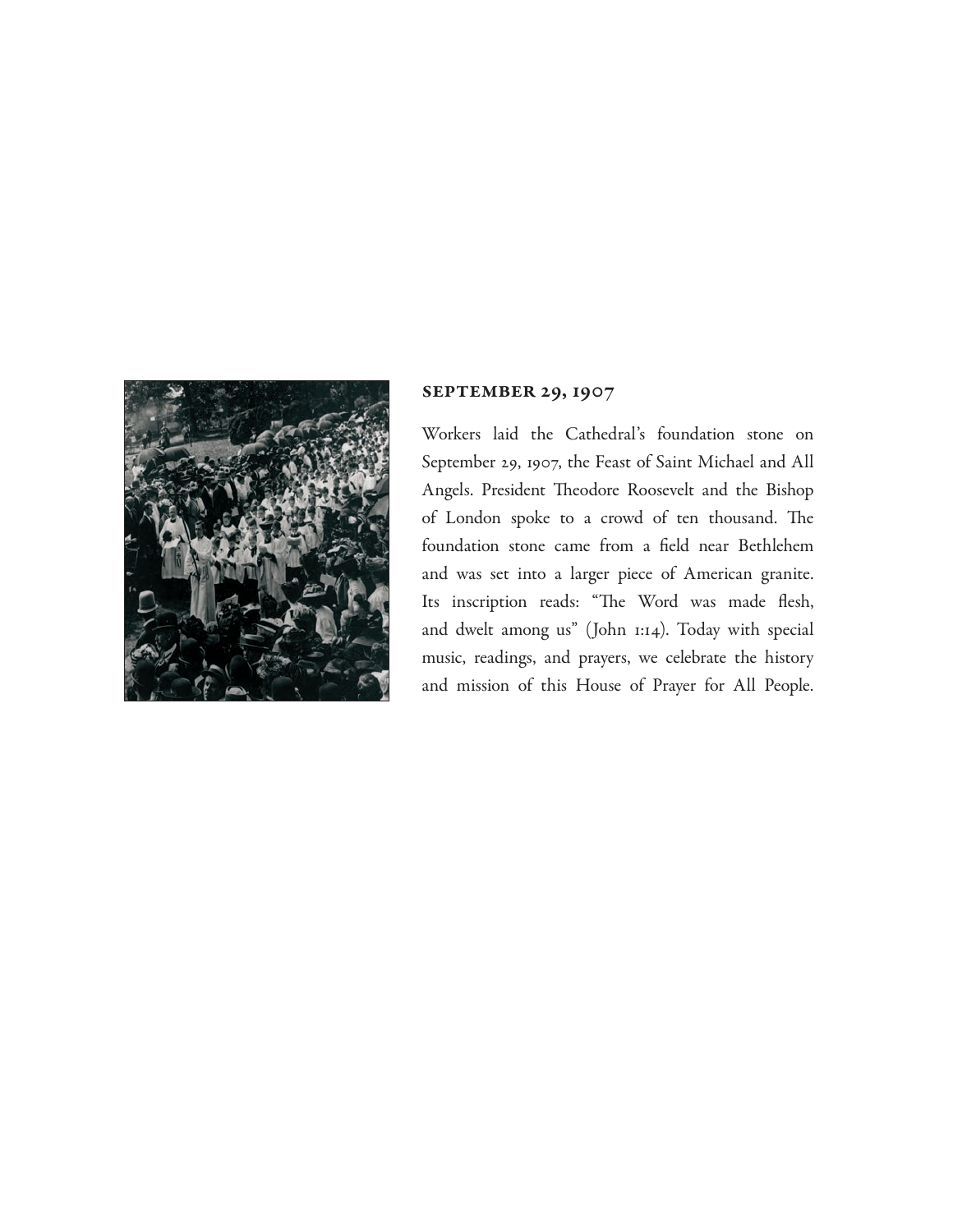

3

# The Festival Holy Eucharist

*Commemorating the 111thAnniversary of the Laying of the Foundation Stone*

*The people's responses are in* bold.

## The Entrance Rite

#### carillon prelude

*The Church's one foundation Aurelia;* arr. Edward M. Nassor (b. 1931)

#### organ voluntary

*Carillon de Westminster,* Op. 54/6 Louis Vierne (1870-1937)

*The people remain seated as the College of Canons and members of the Cathedral Chapter are seated.* 

#### **INTROIT**

*My house shall be called a house of prayer for all people* Douglas Major (b. 1953) My house shall be called a house of prayer for all people. Alleluia. The glory of this latter house shall be greater than of the former, saith the Lord of Hosts: and in this place will I give peace. My house shall be called a house of prayer for all people. Alleluia. (*Isaiah 56:7, Haggai 2:9)*

*The people stand as able.* 

#### PROCESSIONAL HYMN • 525

*The Church's one foundation Aurelia*

## the opening acclamation

I was glad when they said to me, "Let us go to the house of the Lord!" This is none other than the house of God, And this is the gate of heaven. Blessed be God: Father, Son, and Holy Spirit. And blessed be God's kingdom, now and for ever. Amen.

## the collect for purity

Almighty God, to you all hearts are open, all desires known, and from you no secrets are hid: Cleanse the thoughts of our hearts by the inspiration of your Holy Spirit, that we may perfectly love you, and worthily magnify your holy Name; through Christ our Lord. Amen.

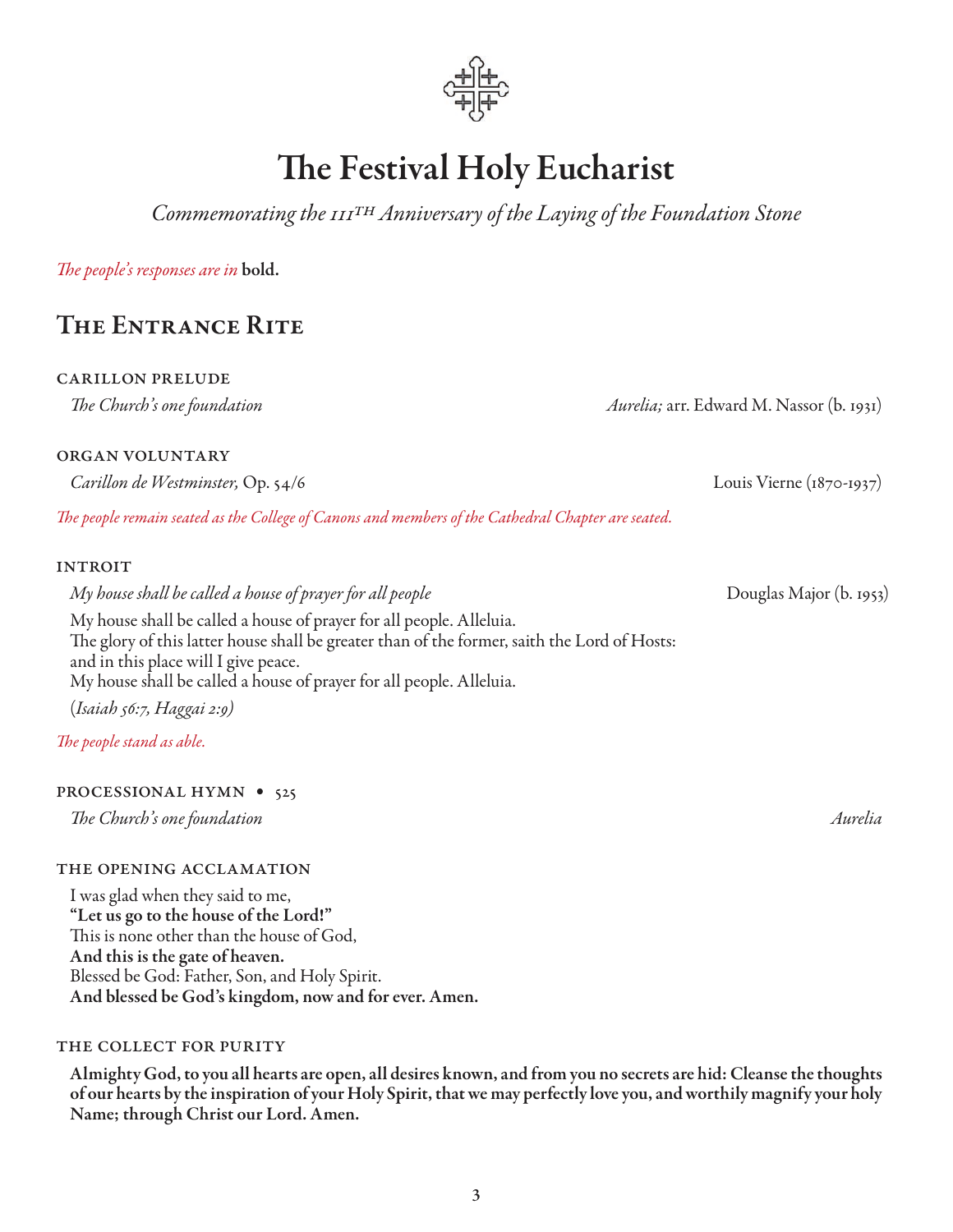gloria in excelsis deo Robert Powell (b. 1932)



## THE WORD OF GOD

#### the collect for the anniversary of the dedication of a church

The Lord be with you. And also with you. Let us pray.

Almighty God, to whose glory we celebrate the dedication of this house of prayer: We give you thanks for the fellowship of those who have worshiped in this place, and we pray that all who seek you here may find you, and be filled with your joy and peace; through Jesus Christ our Lord, who lives and reigns with you, in the unity of the Holy Spirit, one God, now and for ever. Amen.

#### the collect for the apostles peter and paul, patrons of this cathedral church

Almighty God, whose blessed apostles Peter and Paul glorified you by their martyrdom: Grant that your Church, instructed by their teaching and example, and knit together in unity by your Spirit, may ever stand firm upon the one foundation, which is Jesus Christ our Lord; who lives and reigns with you, in the unity of the Holy Spirit, one God, now and for ever. Amen.

*The people are seated.*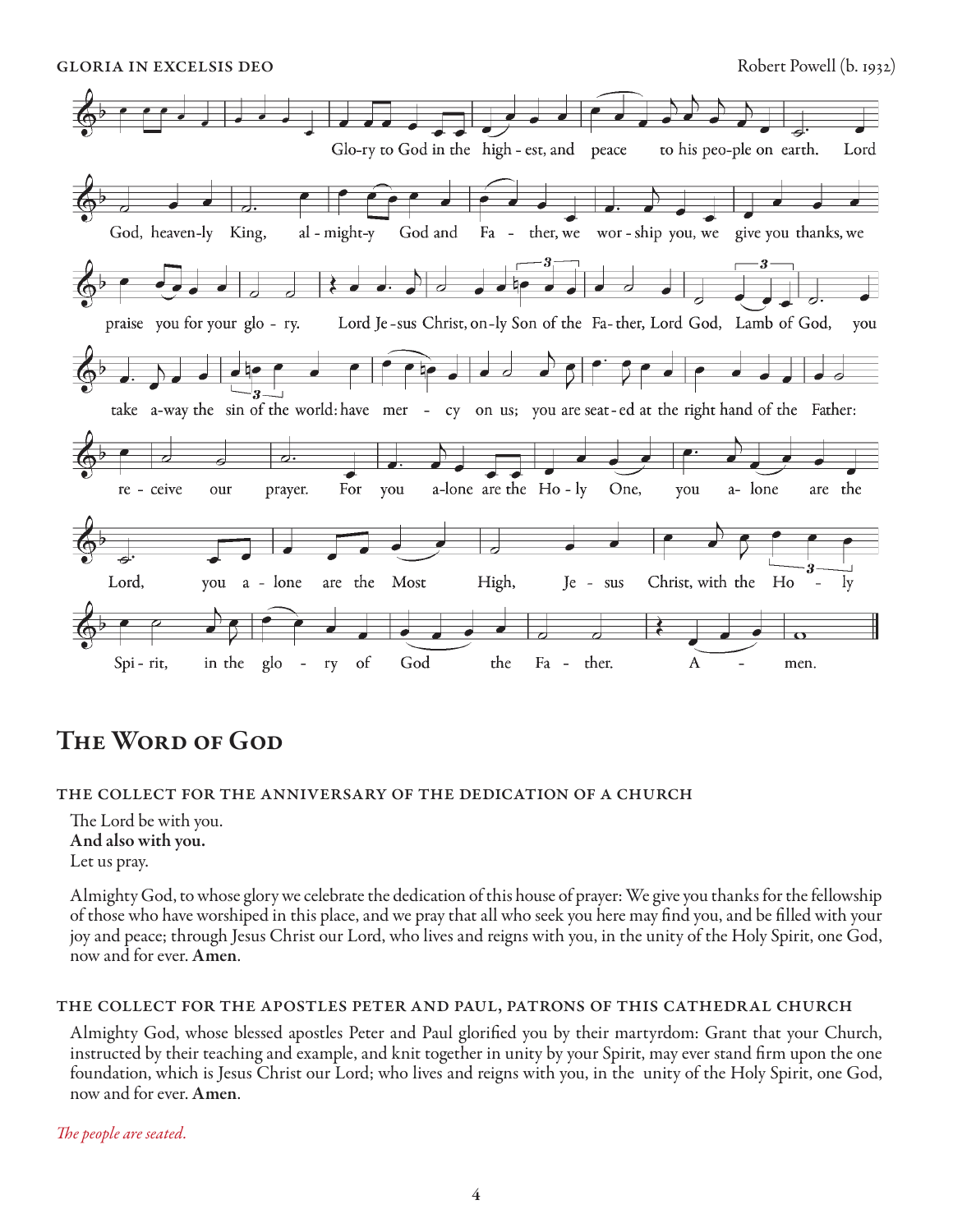#### THE FIRST READING GENESIS 28:10-17

Jacob left Beer-sheba and went toward Haran. He came to a certain place and stayed there for the night, because the sun had set. Taking one of the stones of the place, he put it under his head and lay down in that place. And he dreamed that there was a ladder set up on the earth, the top of it reaching to heaven; and the angels of God were ascending and descending on it. And the Lord stood beside him and said, "I am the Lord, the God of Abraham your father and the God of Isaac; the land on which you lie I will give to you and to your offspring; and your offspring shall be like the dust of the earth, and you shall spread abroad to the west and to the east and to the north and to the south; and all the families of the earth shall be blessed in you and in your offspring. Know that I am with you and will keep you wherever you go, and will bring you back to this land; for I will not leave you until I have done what I have promised you." Then Jacob woke from his sleep and said, "Surely the Lord is in this place—and I did not know it!" And he was afraid, and said, "How awesome is this place! This is none other than the house of God, and this is the gate of heaven."

The Word of the Lord. Thanks be to God.

psalm 84:1-6 Chant: Charles Hubert Hastings Parry (1848-1918)

Happy are the people whose strength is in you! whose hearts are set on the pilgrims' way. Those who go through the desolate valley will find

They will climb from height to height,

 it a place of springs, for the early rains have covered it with pools of water.

and the God of gods will reveal himself in Zion.



How dear to me is your dwelling, O Lord of hosts! My soul has a desire and longing for the courts of the Lord;

my heart and my flesh rejoice in the living God.

The sparrow has found her a house

*The antiphon is sung by the choir, then all repeat.* 

and the swallow a nest where she may lay her young; by the side of your altars, O Lord of hosts, my King and my God.

Happy are they who dwell in your house! they will always be praising you.

*All repeat the antiphon.*

#### THE SECOND READING 1 Peter 2:1-5, 9-10

Rid yourselves, therefore, of all malice, and all guile, insincerity, envy, and all slander. Like newborn infants, long for the pure, spiritual milk, so that by it you may grow into salvation—if indeed you have tasted that the Lord is good. Come to him, a living stone, though rejected by mortals yet chosen and precious in God's sight, and like living stones, let yourselves be built into a spiritual house, to be a holy priesthood, to offer spiritual sacrifices acceptable to God through Jesus Christ. But you are a chosen race, a royal priesthood, a holy nation, God's own people, in order that you may proclaim the mighty acts of him who called you out of darkness into his marvelous light. Once you were not a people, but now you are God's people; once you had not received mercy, but now you have received mercy.

The Word of the Lord. Thanks be to God.

5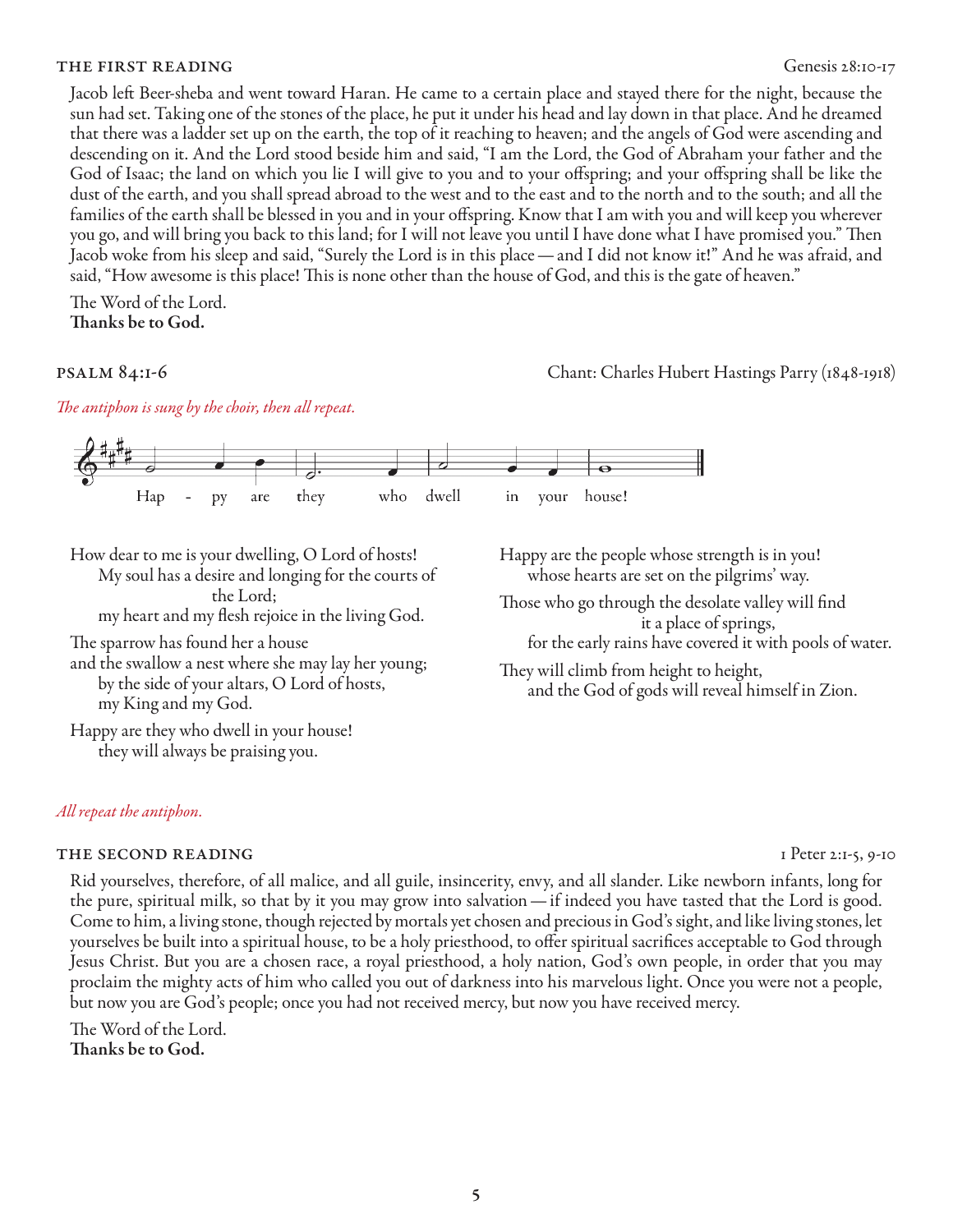#### hymn at the sequence • 690

*Guide me, O thou great Jehovah Cwm Rhondda* 

#### THE HOLY GOSPEL Matthew 21:12-16

The Holy Gospel of our Lord Jesus Christ according to Matthew. Glory to you, Lord Christ.

Then Jesus entered the temple and drove out all who were selling and buying in the temple, and he overturned the tables of the money-changers and the seats of those who sold doves. He said to them, "It is written, 'My house shall be called a house of prayer' but you are making it a den of robbers." The blind and the lame came to him in the temple, and he cured them. But when the chief priests and the scribes saw the amazing things that he did, and heard the children crying out in the temple, "Hosanna to the Son of David", they became angry and said to him, "Do you hear what these are saying?" Jesus said to them, "Yes; have you never read, 'Out of the mouths of infants and nursing babies you have prepared praise for yourself'?"

The Gospel of the Lord. Praise to you, Lord Christ.

*The people are seated at the invitation of the dean.*

*The people stand as able.*

the nicene creed

We believe in one God, the Father, the Almighty, maker of heaven and earth, of all that is, seen and unseen.

We believe in one Lord, Jesus Christ, the only Son of God, eternally begotten of the Father, God from God, Light from Light, true God from true God, begotten, not made, of one Being with the Father. Through him all things were made. For us and for our salvation, he came down from heaven: by the power of the Holy Spirit he became incarnate from the Virgin Mary, and was made man. For our sake he was crucified under Pontius Pilate; he suffered death and was buried. On the third day he rose again in accordance with the Scriptures; he ascended into heaven and is seated at the right hand of the Father. He will come again in glory to judge the living and the dead, and his kingdom will have no end.

the sermon The Very Reverend Randolph Marshall Hollerith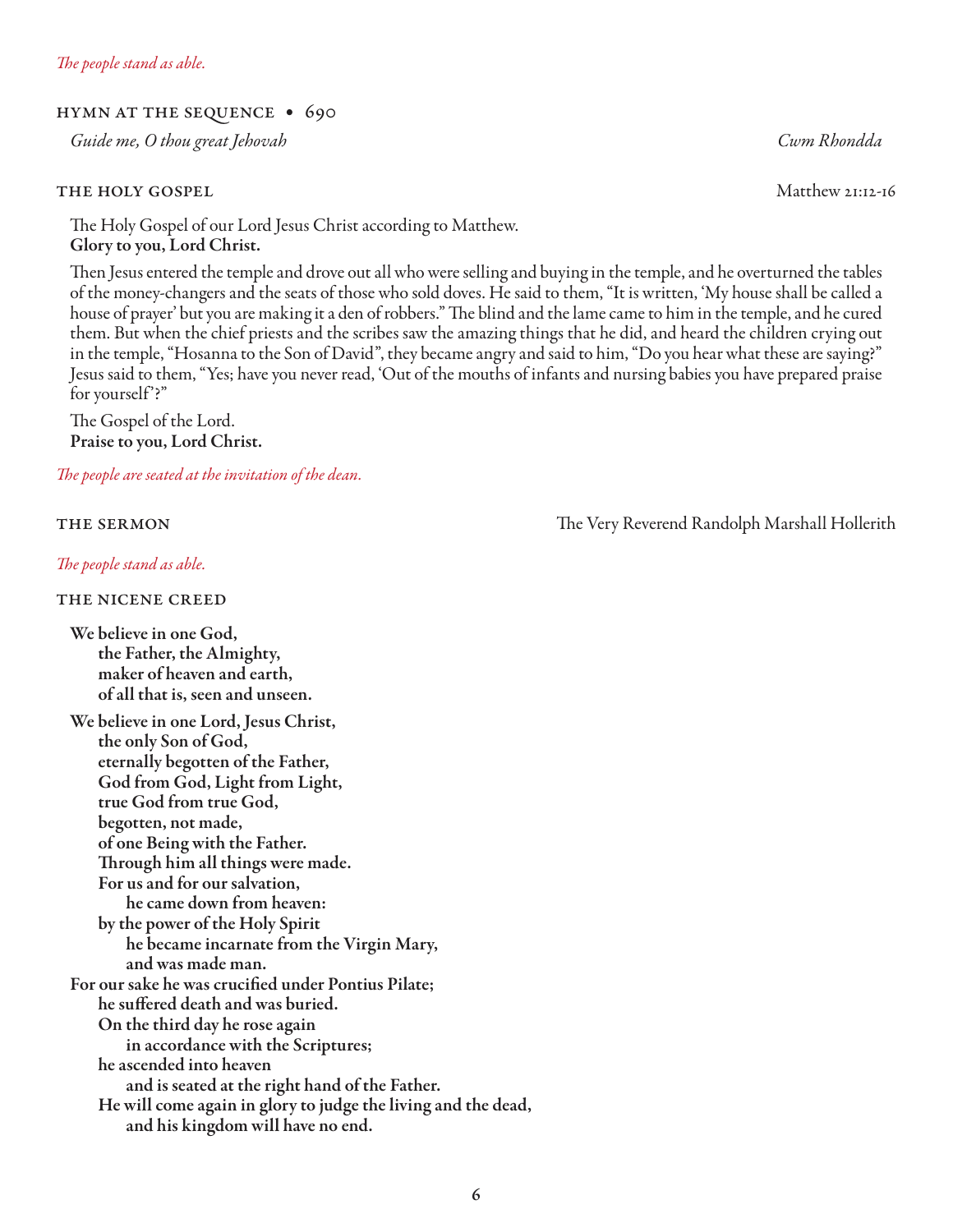We believe in the Holy Spirit, the Lord, the giver of life, who proceeds from the Father and the Son. With the Father and the Son he is worshiped and glorified. He has spoken through the Prophets. We believe in one holy catholic and apostolic Church. We acknowledge one baptism for the forgiveness of sins. We look for the resurrection of the dead, and the life of the world to come. Amen.

#### the prayers of the people

#### *After each intercession,*

We thank you, Lord.

 *The presider and people pray the concluding collect together.*

#### concluding collect

Almighty God, who hast been our help from one generation to another, and in whom standeth our hope for years to come: We bless thy holy Name for the love and sacrifice of thy faithful servants who in the past have built and sustained the work of thy Church in this place. Grant, we pray thee, that inspired by their steadfastness and loyalty we may press forward toward the fulfilment of their vision, until, in thine own good time, we and those who come after us may by thy mercy attain that fair city whose foundations are justice and peace, and whose builder and maker thou art; in the Name of him who is the beginning and the ending, the dayspring from on high and the desire of nations, thy Son, our Saviour Jesus Christ. Amen.

*("A Cathedral Prayer" by John W. Suter, Dean, Washington National Cathedral, 1944-1950)*

#### the peace

The peace of the Lord be always with you. And also with you.

*The people greet one another with a sign of God's peace and are seated.*

#### THE OFFERTORY

*An offering is received to support the Cathedral's ministry of sharing God's love with the world.*

*The altar is prepared for Holy Communion.*

#### anthem at the offertory

I was glad when they said unto me, we will go into the house of the Lord. Our feet shall stand in thy gates, O Jerusalem. Jerusalem is built as a city that is at unity in itself. For thither the tribes go up, even the tribes of the Lord, to testify unto Israel, to give thanks unto the name of the Lord. For there is the seat of judgment, even the seat of the house of David. O pray for the peace of Jerusalem; they shall prosper that love thee. Peace be within thy walls, and plenteousness within thy palaces. For my brethren and companions' sakes, I will wish thee prosperity. Yea, because of the house of the Lord our God, I will seek to do thee good. *(Psalm 122)*

*The people stand as able.*

#### hymn at the presentation • 529

 *In Christ there is no East or West McKee* 

#### *I was glad* Leo Sowerby (1895-1968)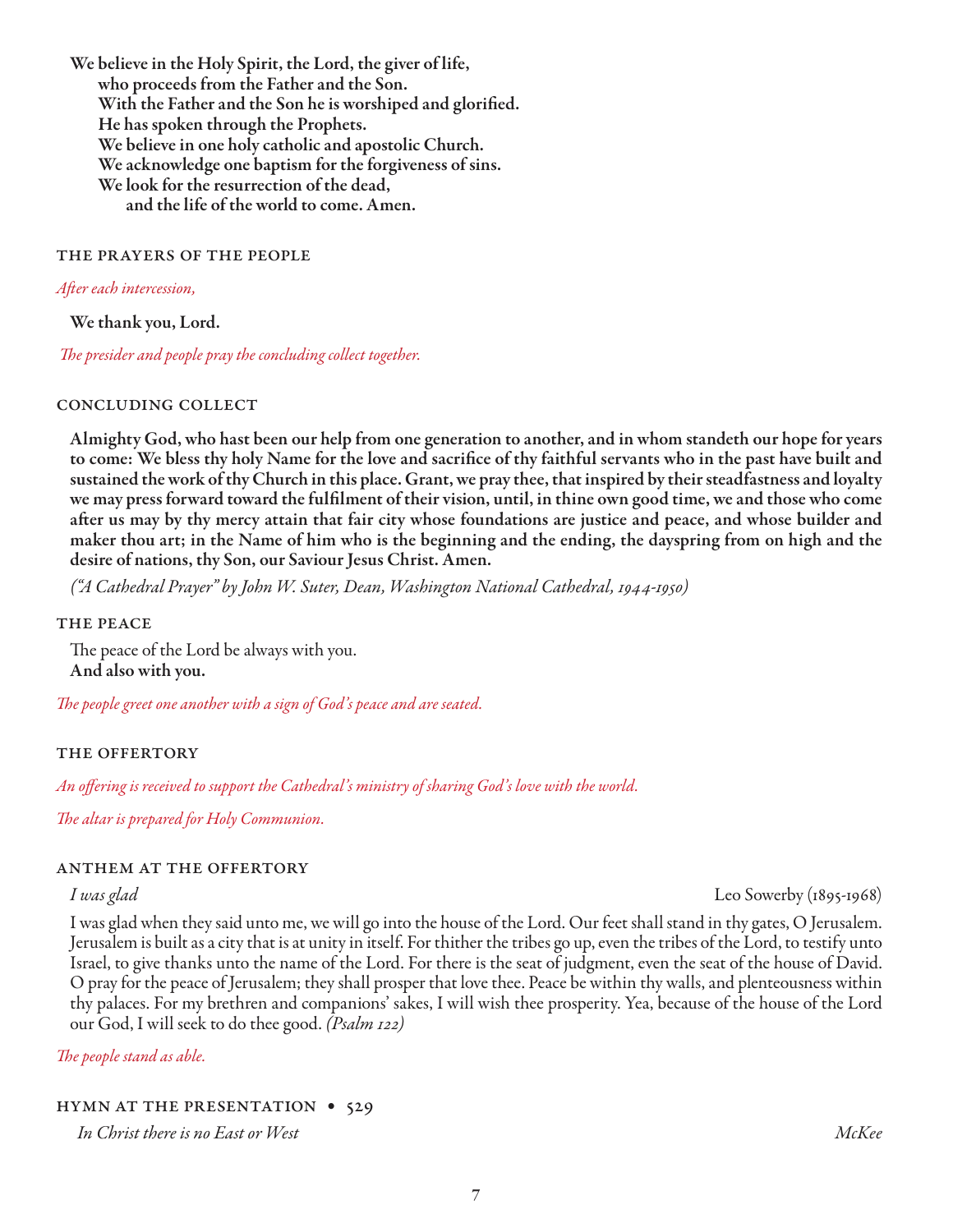# The Holy Communion

#### the great thanksgiving

The Lord be with you. And also with you.

Lift up your hearts. We lift them to the Lord.

Let us give thanks to the Lord our God. It is right to give God thanks and praise.

It is right, and a good and joyful thing, always and everywhere to give thanks to you, Father Almighty, Creator of heaven and earth.

And now we give you thanks for your blessing on this house of prayer, where through your grace we offer you the sacrifice of praise and are built by your Spirit into a temple made without hands, even the body of your Son Jesus Christ.

Therefore we praise you, joining our voices with Angels and Archangels and with all the company of heaven, who for ever sing this hymn to proclaim the glory of your Name:



We give thanks to you, O God, for the goodness and love which you have made known to us in creation; in the calling of Israel to be your people; in your Word spoken through the prophets; and above all in the Word made flesh, Jesus, your Son. For in these last days you sent him to be incarnate from the Virgin Mary, to be the Savior and Redeemer of the world. In him, you have delivered us from evil, and made us worthy to stand before you. In him, you have brought us out of error into truth, out of sin into righteousness, out of death into life.

On the night before he died for us, our Lord Jesus Christ took bread; and when he had given thanks to you, he broke it, and gave it to his disciples, and said, "Take, eat: This is my Body, which is given for you. Do this for the remembrance of me."

After supper he took the cup of wine; and when he had given thanks, he gave it to them, and said, "Drink this, all of you: This is my Blood of the new Covenant, which is shed for you and for many for the forgiveness of sins. Whenever you drink it, do this for the remembrance of me."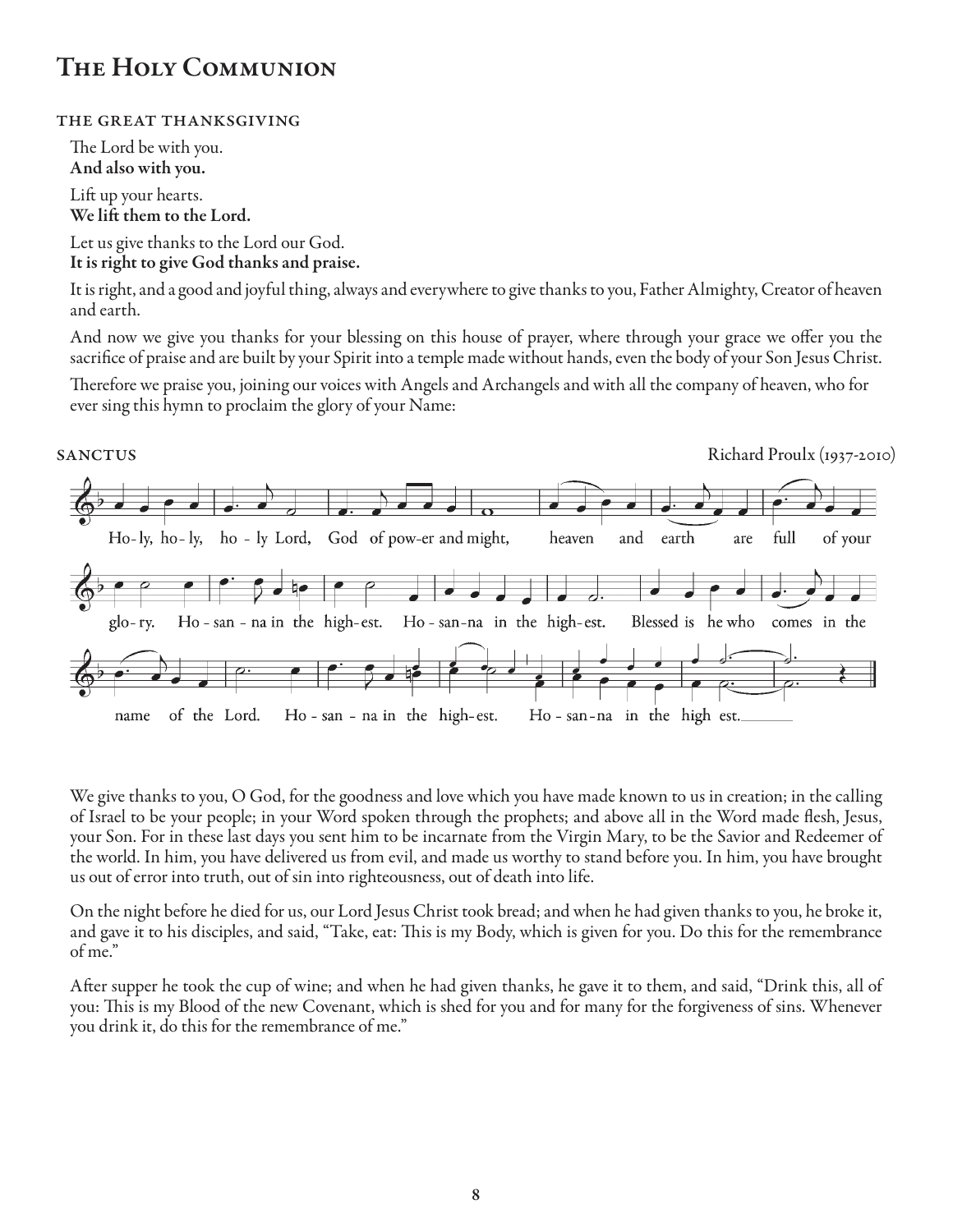Therefore, according to his command, O Father,

#### We remember his death, We proclaim his resurrection, We await his coming in glory;

And we offer our sacrifice of praise and thanksgiving to you, O Lord of all; presenting to you, from your creation, this bread and this wine.

We pray you, gracious God, to send your Holy Spirit upon these gifts that they may be the Sacrament of the Body of Christ and his Blood of the new Covenant. Unite us to your Son in his sacrifice, that we may be acceptable through him, being sanctified by the Holy Spirit. In the fullness of time, put all things in subjection under your Christ, and bring us to that heavenly country where, with the blessed Apostles Peter and Paul, patrons of this Cathedral Church, and all your saints, we may enter the everlasting heritage of your sons and daughters; through Jesus Christ our Lord, the firstborn of all creation, the head of the Church, and the author of our salvation.

By him, and with him, and in him, in the unity of the Holy Spirit all honor and glory is yours, Almighty Father, now and for ever. AMEN.

#### the lord's prayer

Notre Père…, Padre nuestro…, Vater unser…,

Our Father, who art in heaven, hallowed be thy Name, thy kingdom come, thy will be done, on earth as it is in heaven. Give us this day our daily bread. And forgive us our trespasses, as we forgive those who trespass against us. And lead us not into temptation, but deliver us from evil. For thine is the kingdom, and the power, and the glory, for ever and ever. Amen.

#### the breaking of the bread *&* the fraction anthem

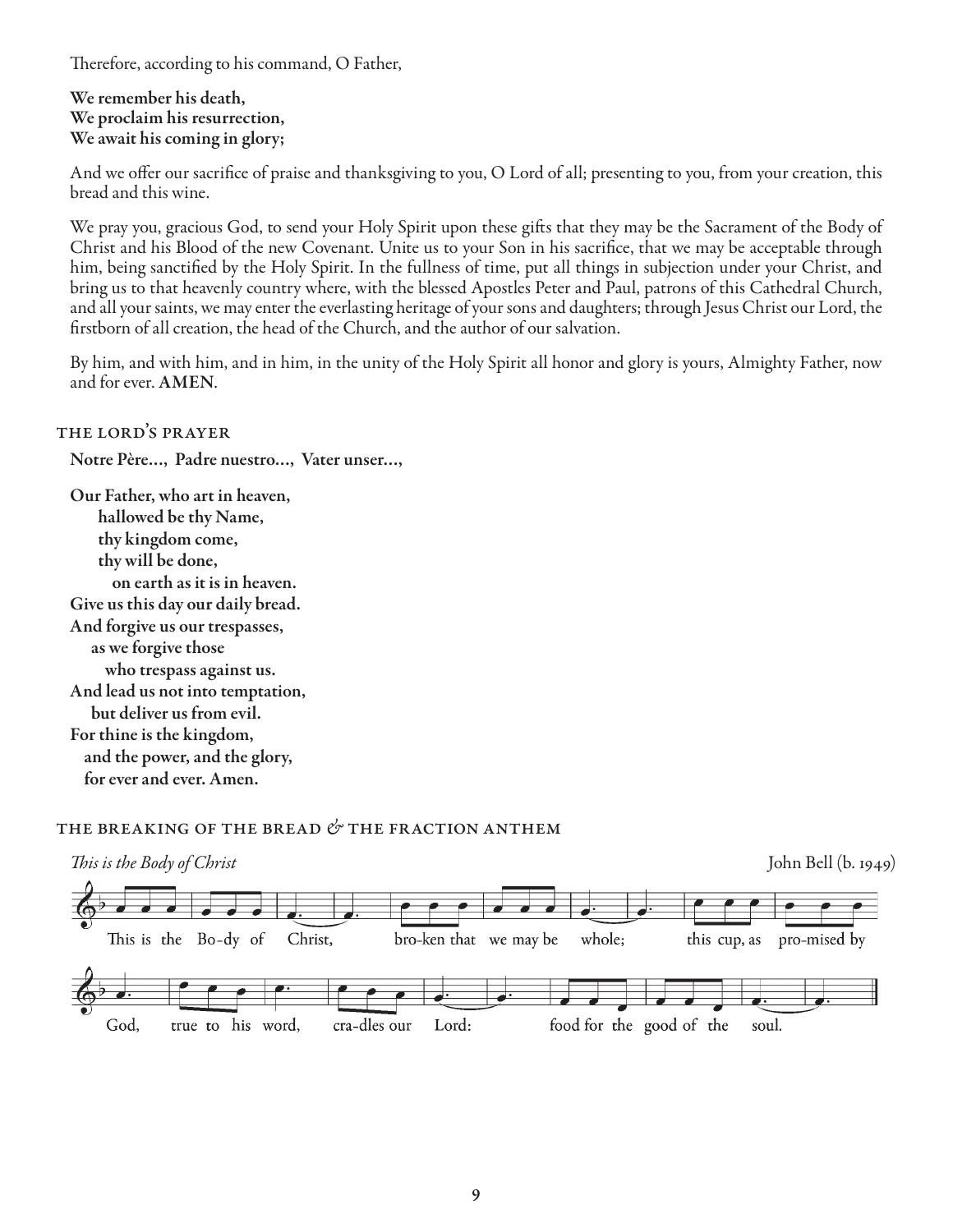#### the invitation to communion

#### *The people are seated.*

*All who seek God and a deeper life in Christ are welcome to receive Holy Communion. Please receive the bread in open and outstretched hands and sip the wine from the chalice, guiding it gently to your lips; or you may dip the wafer into the wine.* 

*Gluten-free wafers are available; please make your need known to the minister.* 

*Respond to receiving Communion by saying "Amen." If you prefer to receive a blessing instead, please indicate your choice by crossing your hands across your chest. Those who wish to have Holy Communion brought to them at their seat should notify an usher.* 

*During the administration of Holy Communion the laying on of hands and prayers for healing is offered in St. John's Chapel. Please enter the chapel by the ramp or stairs to the right of the pulpit.*

#### anthem during the communion

*Sung in Latin.* Glory, praise and honour to you, Christ, Redeemer King, to whom the children sang their glad hosannas. You are the King of Israel, of David's royal lineage: a blessed King, you come in the name of the Lord. *(Theodulph of Orleans, d. 821)*

#### *The people stand as able.*

#### the postcommunion prayer

Father in heaven, whose Church on earth is a sign of your heavenly peace, an image of the new and eternal Jerusalem: grant to us in the days of our pilgrimage that, fed with the living bread of heaven, and united in the body of your Son, we may be the temple of your presence, the place of your glory on earth, and a sign of your peace in the world; through Jesus Christ our Lord. Amen.

#### the blessing

*The presider offers a blessing and the people respond,* Amen*.*

#### closing hymn • 680

*O God, our help in ages past St. Anne*

#### the dismissal

Like living stones precious in his sight, go in peace to proclaim the mighty acts of God. Thanks be to God.

#### organ voluntary

*Tu es Petrus* Henri Mulet (1878-1967)



*The Washington Ringing Society will attempt a full peal in the afternoon following the service.* 

#### 10

*Gloria, laus, et honor* Juan Gines Perez (1548-1612)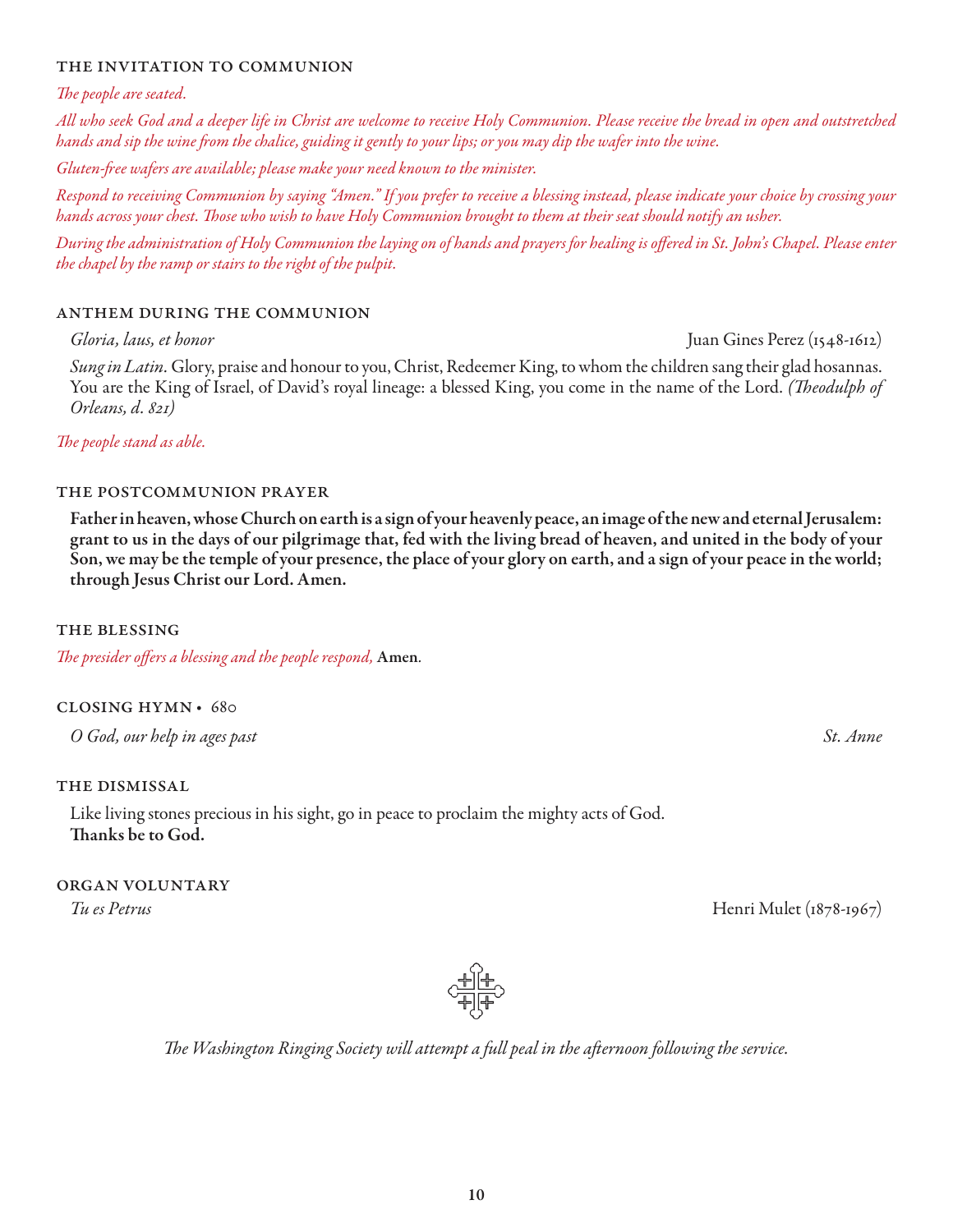#### service participants

The Very Reverend Randolph Marshall Hollerith

*Dean* 

The Reverend Canon Jan Naylor Cope *Provost*

The Reverend Canon Rosemarie Logan Duncan *Canon for Worship*

The Reverend Canon Dana Colley Corsello *Canon Vicar*

The Reverend Dr. Leonard L. Hamlin, Sr. *Canon Missioner*

The Reverend Dr. Harvey E. Bale, Jr. *Cathedral Deacon* 

#### **READERS**

Patricia Dillard *Cathedral volunteer since* 1991

Andrew C. Florance *Chair, Cathedral Chapter*

#### **INTERCESSOR**

Catherine Lincoln *Cathedral volunteer since* 1996

#### OBLATION BEARERS

Tabitha Chandler *Member, National Cathedral School Student Vestry* 

Scott Holland *Member, Saint Albans School Student Vestry*

William Holland *Member, Saint Albans School Student Vestry*

Abigail Leon *Member, National Cathedral School Student Vestry*

#### **MUSICIANS**

Canon Michael McCarthy *Director of Music*

Dr. Edward M. Nassor *Carillonneur* 

George Fergus *Associate Director of Music and Organist* 

#### The Girls Cathedral Choir

Washington Ringing Society Robert Bannister *Ringing Master*